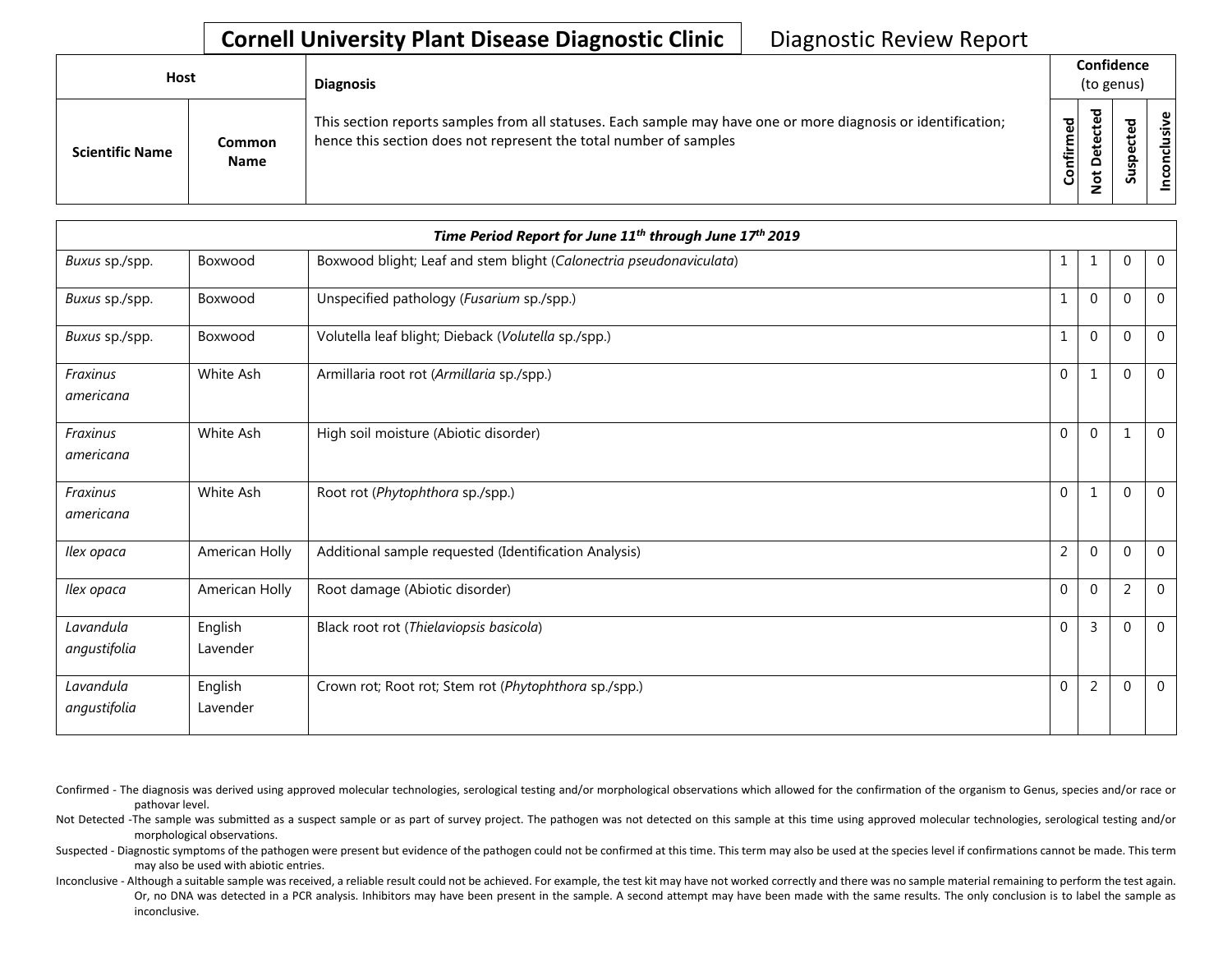## **Cornell University Plant Disease Diagnostic Clinic | Diagnostic Review Report**

| Host                   |                       | <b>Diagnosis</b>                                                                                                                                                                   |           | Confidence<br>(to genus) |   |                         |  |  |
|------------------------|-----------------------|------------------------------------------------------------------------------------------------------------------------------------------------------------------------------------|-----------|--------------------------|---|-------------------------|--|--|
| <b>Scientific Name</b> | Common<br><b>Name</b> | This section reports samples from all statuses. Each sample may have one or more diagnosis or identification;<br>hence this section does not represent the total number of samples | Confirmed | ᇃ<br>≏                   | ທ | ഄ<br>.≥<br>š<br>᠊ᠣ<br>g |  |  |

| Lavandula         | English     | Rhizoctonia root rot (Rhizoctonia sp./spp.)     | 1            | $\mathbf 0$  | $\Omega$       | $\overline{0}$ |
|-------------------|-------------|-------------------------------------------------|--------------|--------------|----------------|----------------|
| angustifolia      | Lavender    |                                                 |              |              |                |                |
| Lavandula         | English     | Unknown abiotic disorder (Abiotic disorder)     | $\mathbf 0$  | $\mathbf 0$  | $\overline{2}$ | $\mathbf{0}$   |
| angustifolia      | Lavender    |                                                 |              |              |                |                |
| Lavandula X.      | Lavender    | Black root rot (Thielaviopsis basicola)         | $\Omega$     | $\mathbf{1}$ | $\Omega$       | $\mathbf 0$    |
| <i>Intermedia</i> |             |                                                 |              |              |                |                |
| Lavandula X.      | Lavender    | Unknown abiotic disorder (Abiotic disorder)     | $\mathbf 0$  | $\mathbf 0$  | 1              | $\mathbf{0}$   |
| <i>Intermedia</i> |             |                                                 |              |              |                |                |
| Ocimum basilicum  | Sweet Basil | Basil downy mildew (Peronospora belbahrii)      | $\Omega$     | $1\,$        | $\mathbf{0}$   | $\mathbf 0$    |
| Ocimum basilicum  | Sweet Basil | Sunscald (Abiotic disorder)                     | $\mathbf 0$  | $\mathbf{0}$ | 1              | $\overline{0}$ |
| Ocimum basilicum  | Sweet Basil | Unspecified pathology (Botrytis sp./spp.)       | $\mathbf{1}$ | $\mathbf{0}$ | $\mathbf{0}$   | $\overline{0}$ |
| Picea sp./spp.    | Spruce      | High soil moisture (Abiotic disorder)           | $\Omega$     | $\Omega$     | 1              | $\Omega$       |
| Picea sp./spp.    | Spruce      | No pathogen found (Identification Analysis)     | $\mathbf{1}$ | $\mathbf{0}$ | $\Omega$       | $\mathbf 0$    |
| Picea sp./spp.    | Spruce      | Nutrient imbalance (Abiotic disorder)           | $\Omega$     | $\mathbf{0}$ | 1              | $\mathbf 0$    |
| Picea sp./spp.    | Spruce      | Sunscald (Abiotic disorder)                     | $\mathbf 0$  | $\mathbf 0$  | $\mathbf{1}$   | $\mathbf 0$    |
| Platanus x        | London      | Branch canker; Massaria (Splanchnonema platani) | $\mathbf{1}$ | $\Omega$     | $\mathbf 0$    | $\Omega$       |
| acerifolia        | Planetree   |                                                 |              |              |                |                |

Confirmed - The diagnosis was derived using approved molecular technologies, serological testing and/or morphological observations which allowed for the confirmation of the organism to Genus, species and/or race or pathovar level.

Not Detected -The sample was submitted as a suspect sample or as part of survey project. The pathogen was not detected on this sample at this time using approved molecular technologies, serological testing and/or morphological observations.

Suspected - Diagnostic symptoms of the pathogen were present but evidence of the pathogen could not be confirmed at this time. This term may also be used at the species level if confirmations cannot be made. This term may also be used with abiotic entries.

Or, no DNA was detected in a PCR analysis. Inhibitors may have been present in the sample. A second attempt may have been made with the same results. The only conclusion is to label the sample as Inconclusive - Although a suitable sample was received, a reliable result could not be achieved. For example, the test kit may have not worked correctly and there was no sample material remaining to perform the test again. inconclusive.